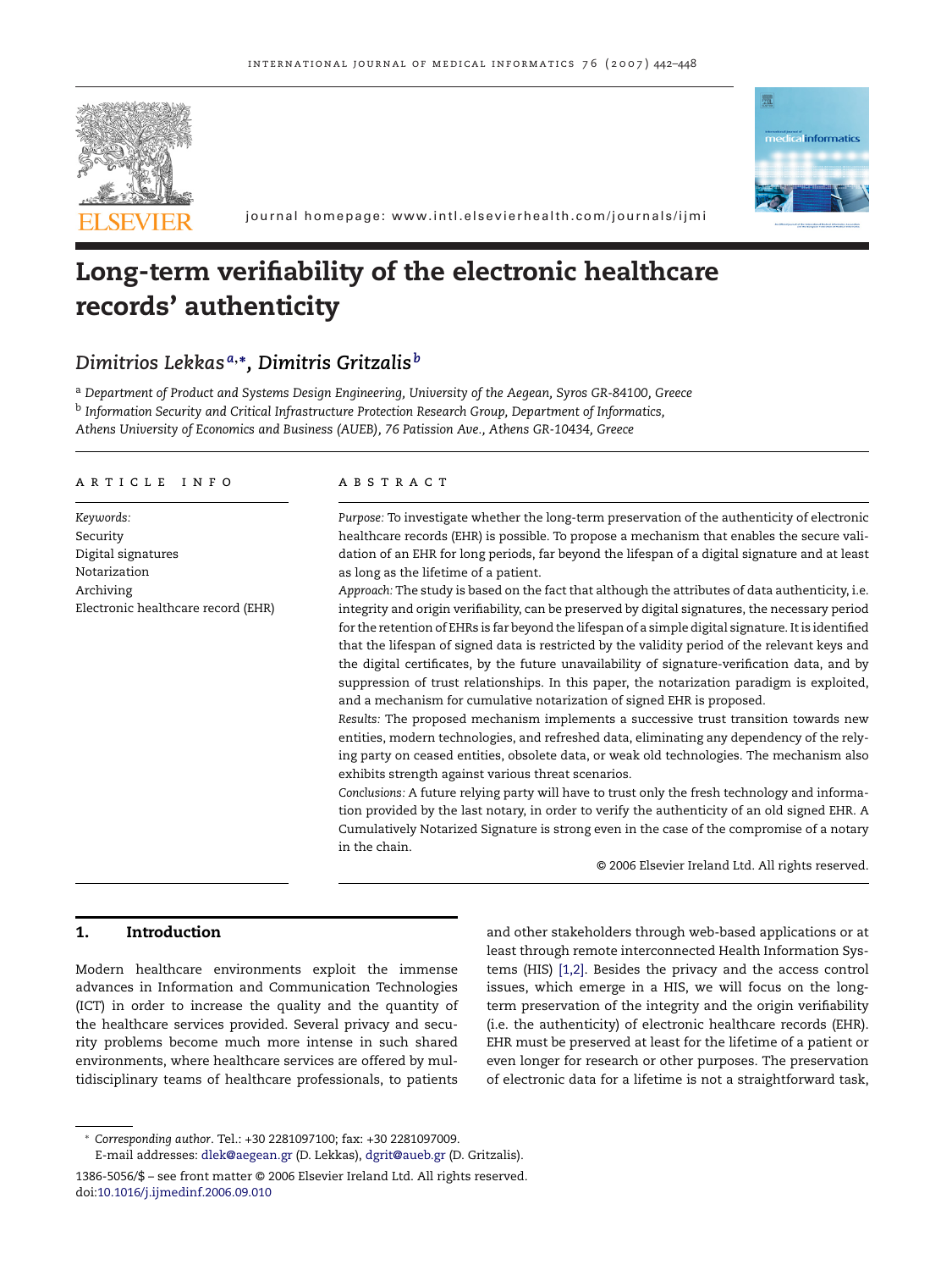since ICT are under intense development and are subject to continuous changes. The long-term preservation of EHR may be approached and analyzed from various perspectives, such as future data readability, storage media longevity and security [\[3\].](#page-6-0) The value of the archived EHR depends on the existence of a digital signature, which is the principal expression of an author's intent, while it ensures the integrity of the signed data. The preservation of the readability, the verifiability and the validity of the digital signature are, thus, crucial for the future value of the healthcare data.

As of today, several electronic signature schemes have been proposed. The main procedure is common and it is based on public key cryptography, where the signer encrypts (signs) a sequence of data using her private key, and the verifier of the signature ensures the originality of the data by decrypting the signature using the public key of the signer and obtaining the original data [\[4\].](#page-6-0) From the first steps of public key cryptography till today, several methods have contributed new features to the basic signature capability. The hash algorithms gave a solution to the computational efficiency of the signatures, the digital certificates and the self-certified keys provided the means for effective identification of the signer, the Public Key Infrastructure (PKI) architectures built the necessary trust relationships and the time-stamping and notarization schemes made a digital signature stronger [\[5,6\]. H](#page-6-0)owever, the lifespan of a digital signature is restricted by the validity period of the relevant keys and digital certificates, by the future unavailability of signature-verification-data, as well as by cryptanalysis advances and by suppression of trust relationships. The paradigms of time-stamping and notarization have been used to extend the lifespan of a digital signature, either by indicating that a signature was created at a time before a subsequent compromise, or by transferring the trust against the signed data to a new entity, the Notary. Yet, timestamps and notarizations consist of digital signatures and therefore will become invalidated in some, not long, period of time.

The objective of the paper is to present a digital signature scheme for EHR, where the signature verification process is based on trust relationships, data, and technologies that are available in the distant future, at the moment of verification. The basic idea is the elimination of any dependency on obsolete trust relationships, data, and technologies that may have existed in the past, but are subsequently invalidated. The idea focuses on the preservation of trust in the information needed to verify the identity of an EHR signer in a ceaseless way. This is achieved by a continuous *successive trust transition* to new entities, data, and technologies, and the proposed solution is a *cumulative notarization scheme*.

# **2. The requirement for long-term digital signatures**

# *2.1. The importance of healthcare data signing*

Data authenticity is defined as the preservation of the integrity of the data (i.e. data is not modified during storage or transmission) plus the possibility of origin verification (i.e. the secure identification of the creator or the owner of the data). Both properties are assured by means of digitally signing. Authenticity of EHR is crucial for the trustworthiness of a HIS, especially in distributed environments where data is transmitted over insecure channels and stakeholders have never physically met [\[7\]. W](#page-6-0)e may identify several risks that may endanger the preservation of healthcare data authenticity [\[8\]:](#page-6-0)

# *2.1.1. Central archiving attacks*

EHR are stored in central repositories at institutional level, and can be accessed over open networks by remote healthcare professionals. Such a centralized multi-user inter-networked environment is subject to remote exploits and attacks putting in danger the confidentiality and integrity of medical information.

# *2.1.2. Ownership of medical records dilemma*

The question is whether the EHR belong to the hosting healthcare unit, to the related patients, or to the healthcare professional who created them. Proof of record origin contributes to the protection of the intellectual property of healthcare professionals, who then feel more comfortable to share their data for the common good.

# *2.1.3. Communication channels tampering*

The information transmitted over a communication channel can be deliberately or accidentally modified, thus sacrificing data integrity. Any modification on signed content is immediately detectable.

#### *2.1.4. Data repudiation*

In cases where liability for the information provided is a legal requirement, repudiation of data origin must be avoided. Digital signatures assure the non-repudiation of having created (or at least published) a healthcare record.

#### *2.2. Restrictions on the longevity of digital signatures*

There is a considerable gap, in the existing technology, between the required longevity of an EHR and the longevity of its digital signature. While the longevity of the EHR itself depends only on the preservation of its content readability, the longevity of its digital signature depends on multiple factors, which considerably restrict its lifespan. For example:

- The keys used for signature creation and verification must have limited lifespan in order to avoid long exposure to security threats. A common practice of Certification Authorities (CA) is to impose a limit of 1–2 years in the lifespan of certificates based on a 1024 bit RSA key pair.
- The algorithms used for signature creation may be broken, or signing keys may be compromised before the completion of their lifespan, rendering the signature of an EHR vulnerable to modification attacks.
- The information needed for the verification of a digital signature, such as digital certificate chains and certificate revocation status, may be not available at a future time.
- The Trusted Third Party (TTP), which binds the signatureverification data to a specific identity, may be not trusted in the future, either because it ceased operation, or because it does not fulfill the necessary requirements any more.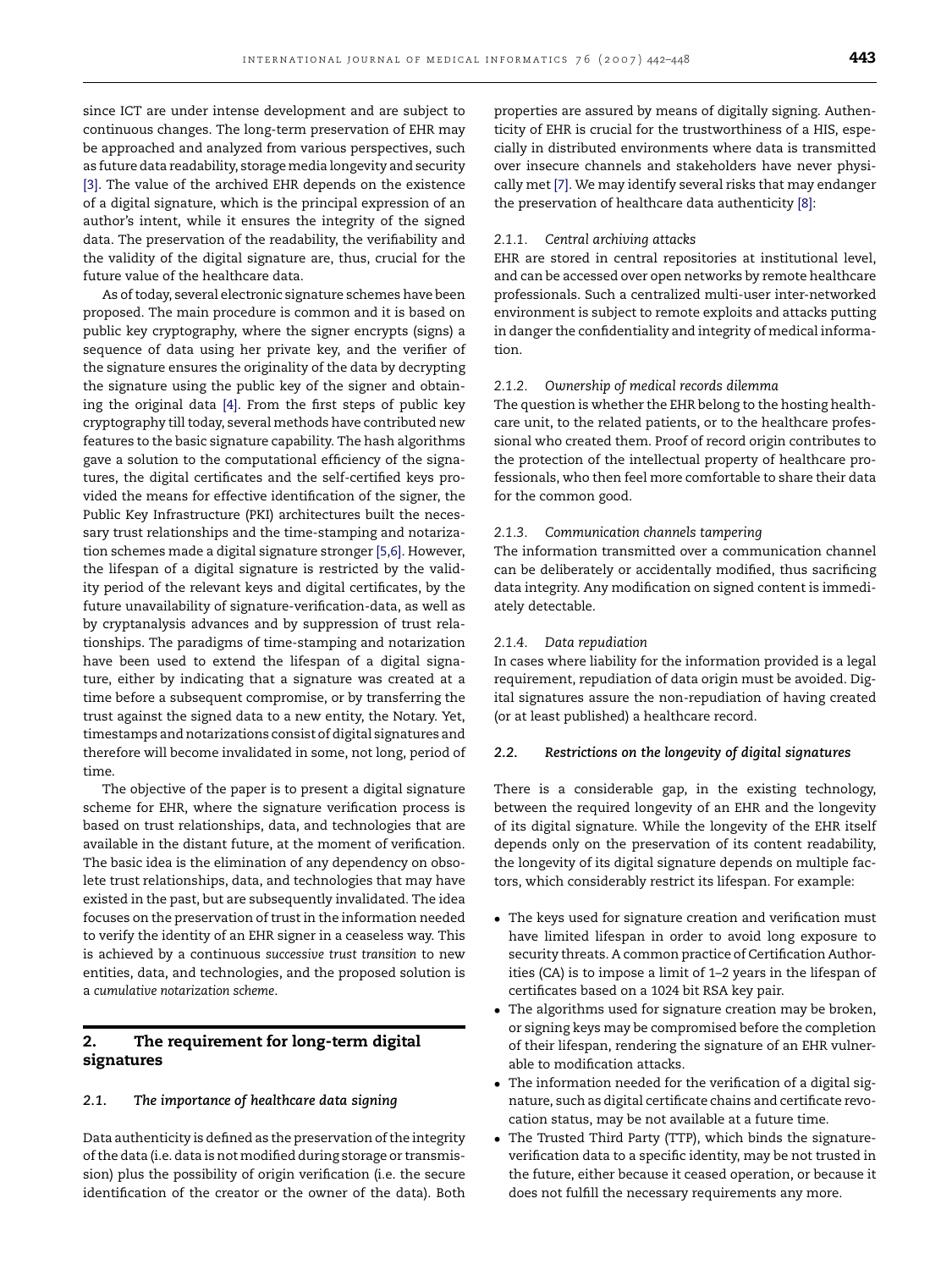<span id="page-2-0"></span>Some technical solutions to this problem are presented in [\[9,10\].](#page-6-0) These solutions are mainly based on document timestamping, which proves the existence of a sequence of data before a specific moment in time. This time stamp is refreshed before the used algorithms or keys become (or are likely to be) compromised or rendered vulnerable, thus ensuring its validity through the years. However, the validation process in such schemes still requires the successful validation of the initial signature and timestamp, therefore it is based again on information, such as digital certificates and Certificate Status Information (CSI) [\[11\]](#page-6-0) that may be unavailable in the future. Thus, these solutions focus on the problem of algorithm decay, not on the preservation of trust.

#### **3. Solution framework overview**

The basic idea of our approach is that a digitally signed EHR has to be regularly verified by a trusted entity (called the 'Notary'). This entity attests its validity, signs it, and "refreshes" the strength of the initial digital signature. Now, a relying party has only to check the validity of the Notary's signature to decide on the authenticity of the EHR. This procedure can be repeated periodically and indefinitely. At a next period, a new Notary has to check only the attestation made by the previous Notary, without validating the initial signature, and then proceed to a new attestation. This "cumulative notarization" scheme may theoretically continue forever. According to this idea, the verifiability of EHR is a successively transited towards new trusted entities, newer technologies, and refreshed data. A future relying party will have to trust only the information provided by the last notary, in order to verify the validity of the initially signed EHR, thus eliminating any dependency on ceased entities, obsolete data, and weak old technologies.

The actors involved in the proposed model of cumulative notarization are the following:

- The *initial signer* who creates the *initial digital signature* on the EHR.
- The *Certification Services Provider* (CSP) that provides the necessary trust mechanisms (e.g. digital certificates) to authorize the signer to act as such and to bind her keys to her identity.
- The *Notaries* (or *Confirmers*) acting as TTP, which make specific attestation on the content and the characteristics of a data collection (e.g. on the validity of a digital signature at a specific moment), and then sign digitally the data and the attestation.
- A *relying party* (RP) (or *verifier*), who relies on the information provided by a CSP or a Notary, that enables her to verify the validity, the origin and other characteristics of a digital signature. A short-term RP and a long-term RP may be distinguished.

### *3.1. Assumptions and requirements*

Again, the focus of the paper is the preservation of the verifiability and the validity of digital signatures for long periods, assuming that the readability of the EHR itself is assured [\[12\].](#page-6-0)

Technology obsolescence, different data representation formats, limited storage media longevity, special software and hardware required, are some factors that may reduce the future readability of EHR. Some solutions to this problem are based on the existence of metadata [\[13\], b](#page-6-0)ut this is a different part of the problem, which is outside the scope of this paper.

The entity providing notary services in our proposed framework must be a trusted entity for acting so, either on national level or within a closed medical group. Legally, the notary is a TTP and should abide by law and regulations concerning a regular notary service. At the moment, when a notary confirms a signed EHR, it attests that:

- The signature of the EHR is algorithmically valid for a given public key and the related algorithm is valid and strong.
- The signer possesses a valid digital certificate that binds the signer's keys to her identification details.
- The issuer of the signer's certificate is a trusted, officially qualified entity, acting legally within the scope of medical applications, adhering to published policies and abiding by the current national or international law and regulations. It is therefore assumed that the notary trusts the CSP of the signer at the moment of the notarization.
- All the relevant information, such as the status of certificates, the validity of trust chains and the policies and regulations in force are properly checked.
- The validity of the optionally included timestamp is properly verified.

The successful verification of the last notarization indicates that the initial signature is valid. It is required that this verification must not have any dependency on past technologies and on data, which are not necessarily archived or attached to the initially signed healthcare record (e.g. keys or certificates of the initial signer). Therefore, it is required that the verification of the *Cumulatively Notarized Signature* (CNS), as described in the next sections, is based only on the last notarization, which does *not* have any dependency on:

- The existence of the CSP, which issued the certificate for the initial signature.
- The existence and the operational status of intermediate notaries.
- The algorithm and key characteristics of the initial signature or the intermediate notarizations.
- The existence of keys, certificate chain and Certificate Status Information for the validation of initial signature and intermediate notarizations.
- The subsequent expiration or compromise of the keys of the initial signature or the intermediate notarizations.

Finally, the framework does not require a secure archiving system. Notarization tokens are tamperproof signed data structures and may be stored in personal storage media or in publicly accessible archives and directories. The inclusion of the initial healthcare record in the CNS is not required, depending on the confidentiality level of the content. The CNS may be an autonomous public structure that contains only the hash value of the healthcare record as a reference (detached form) or contain the whole signed data (attached form) [\[14\].](#page-6-0)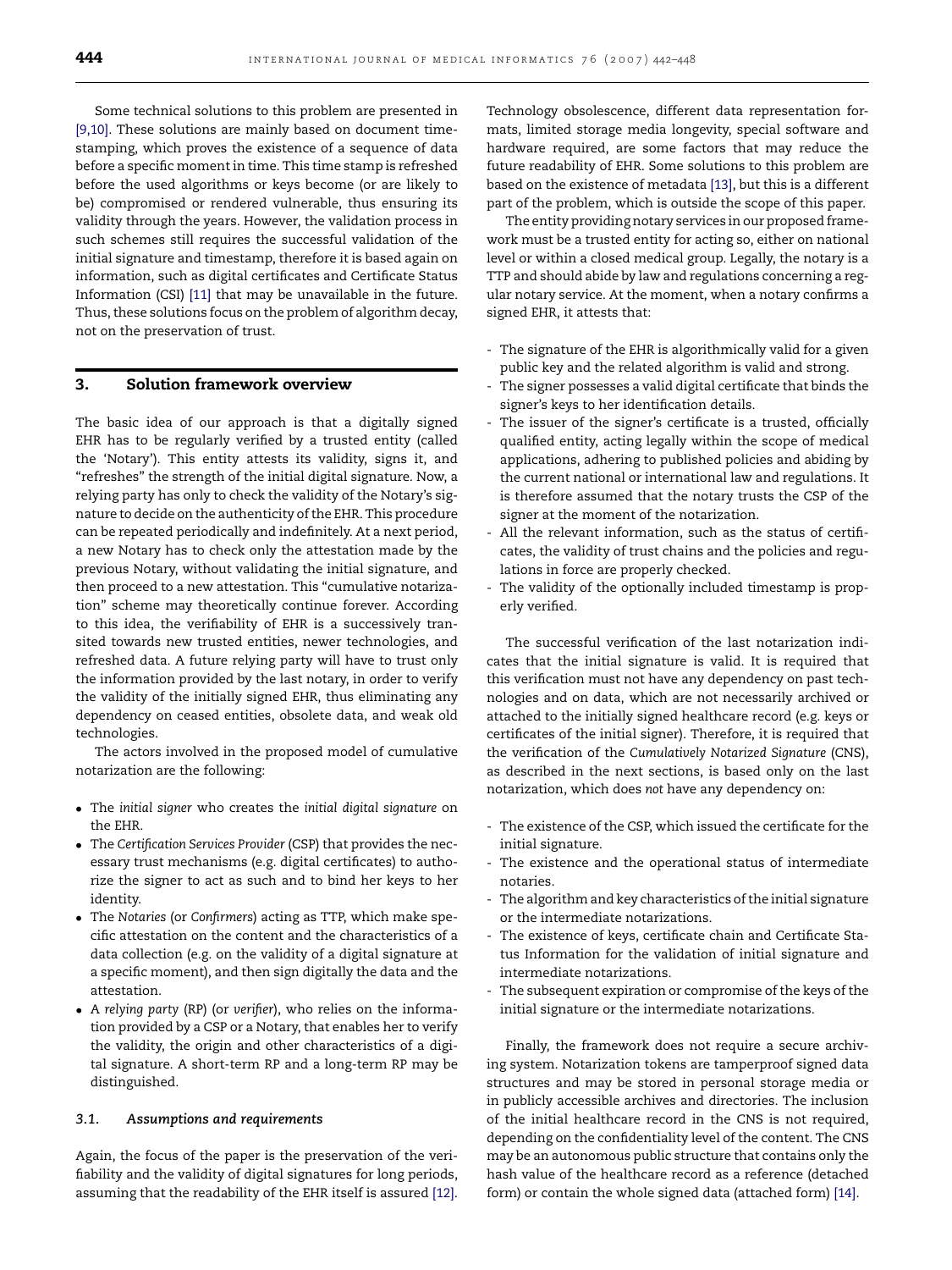<span id="page-3-0"></span>

------ >: Derived Trust Relationships

**Fig. 1 – Trust model in a cumulative notarization framework.**

#### *3.2. Transition of trust*

The proposed solution, apart from its technical aspects, is mainly based on the notion of trust within the PKI. A notary acts as a TTP for the services she offers. The notion of trust against a third party assumes that the TTP is part of the social system, expresses the faith of the relying party in specific operational, ethical, and quality characteristics, while it also includes the acknowledgement of a minimum (and acceptable) risk factor [\[15\].](#page-6-0)

Trust has the property of *transitivity*. A trust relationship is transitive [\[16\]](#page-6-0) when the fact that an entity A trusts an entity B and the entity B trusts an entity C, leads us to the conclusion that entity A is bound to trust entity C. The property of trust transitivity is essential for the proper functionality of the proposed framework; however there is a need of establishing specific restrictions and requirements in trust transition. In fact, it is hereby assumed that when a relying party trusts a Notary, it is bound to trust any other party that the Notary declares as a TTP and, thus, it trusts the information that this TTP publishes. However, the acceptance of this trust transitivity remains to the discretion of the relying party. The trust model, which results as a consequence of trust transitivity, is illustrated in Fig. 1. A short-term relying party trusts directly the CSP that certifies and authorizes the initial signer. As a result, it trusts the signature-verification-data and consequently the created signed EHR. The first Notary validates and notarizes the signature data, since it trusts the signer's CSP. Subsequent Notaries are continuously refreshing the trust against the signature data by applying the cumulative notarization. A long-term relying party trusts directly the last notary, only. Therefore, a trust relationship against the signature data is derived.

After a long-term cumulative notarization on a digitally signed EHR, it is likely that the resulting trust chain between the initial signer and the relying party will become unexpectedly long. This long "*trust distance*" may introduce new risks and weaken the trust relationships, since the relying party has no control on this successive transitivity and in most cases cannot follow up the policies and practices of all the intermediate Notaries and CSP. The restriction of the length of trust chain is not an acceptable solution, since a limit on the steps of trust transitions would reduce the potential longevity of the initial signature. The restriction of security domains of consecutive notaries (i.e. all notaries belong to the same group or organization), as well as the requirement for policy compatibility between notaries, may mitigate the effects of long trust distance [\[17\].](#page-6-0)

# **4. Technical implementation**

#### *4.1. Generic mechanism*

The mechanism of cumulative notarization for signed EHR is summarized below:

- 1. The EHR is signed by the *initial signer*. The EHR content, the metadata describing its content and format, the signature, the signature metadata, and the distinguished name of the signer form the 'signedEHR' element.
- 2. The metadata included in 'signedEHR' consists of two elements; they refer to the document and the signature, respectively. Since the objective is the long-term preservation of data, the inclusion of metadata for the accurate description of the subject data is crucial.



: Transition of Trust

**Fig. 2 – Successive signature encapsulation in cumulative notarization.**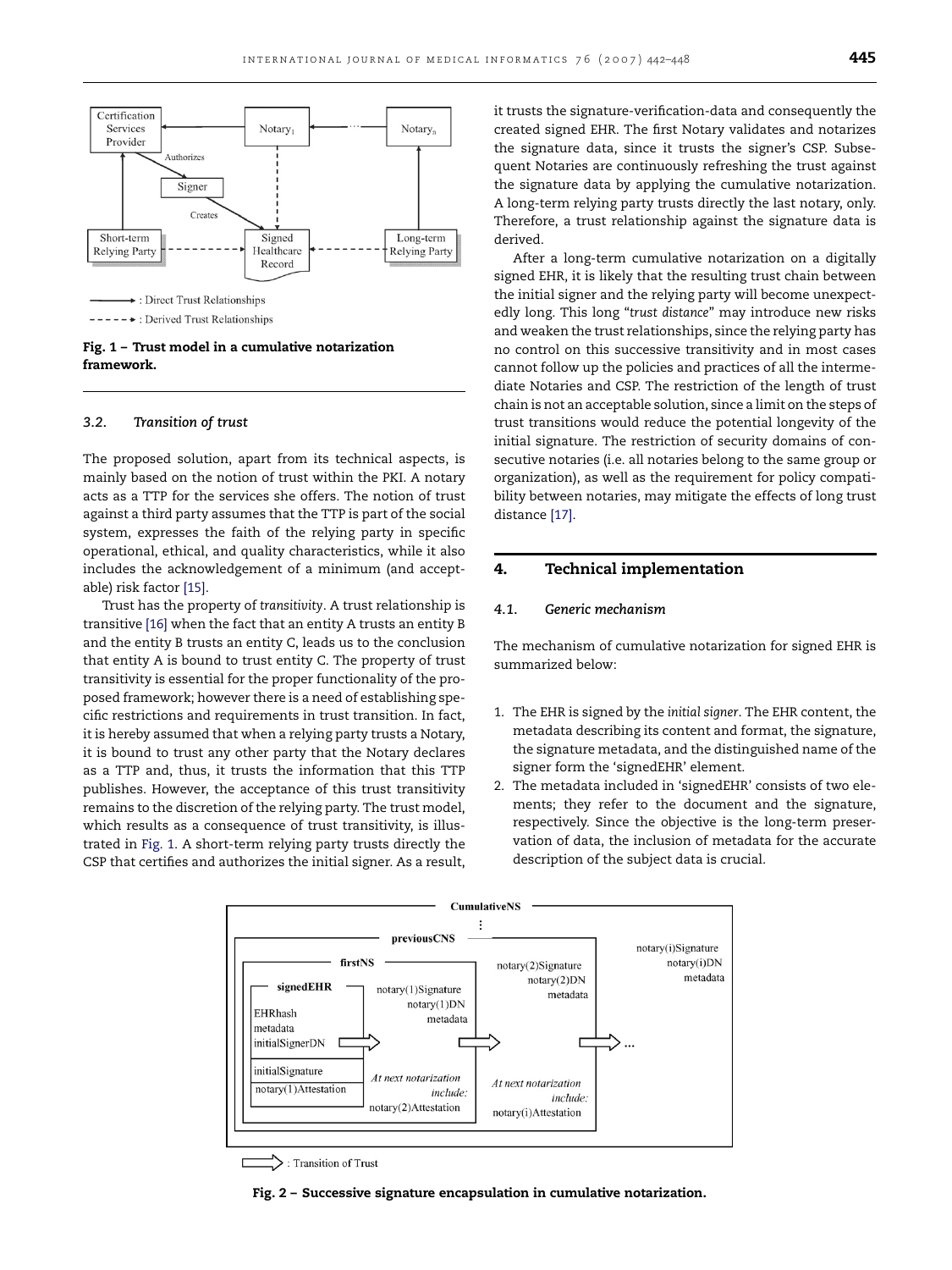- 3. A Notary attestation is also included in the 'signedEHR' element. This field contains the details of the verification process that the notary performs before the signing (notarization) of the data structure. The 'notaryAttestation' field may appear multiple times and its indicative values are: (a) signer's CSP is trusted, (b) algorithm is valid and strong, (c) key length is acceptable, (d) CSI checked, (e) certification chain is valid, (f) signature is algorithmically valid, and (g) CSP policy is compatible and/or acceptable.
- 4. The first Notary signs the 'signedEHR', forming the first Notarized Signature ('firstNS' element) structure. This structure includes the notarized data ('signedEHR'), the notary signature, its metadata, and the distinguished name of the first Notary.
- 5. The second Notary forms the 'previousCNS' element; it contains the 'firstNS' and its attestation on the verification process it performed on the previous notarization token.
- 6. The second Notary signs the 'previousCNS' element, forming the Cumulatively Notarized Signature (CNS—'cumulativeNS' element) structure; it includes the notarized data ('previousCNS'), the notary signature, its metadata, and the distinguished name of the second Notary.
- 7. Consecutive Notaries similarly encapsulate the last CNS into the 'previousCNS' element (instead of the 'firstNS' ele-

ment), and perform steps 6–7, producing each time a new CNS.

The entities referred to as "second Notary" or "consecutive Notaries" are not necessarily distinct and different from the previous ones. They are named as such, in order to emphasize the fact that each and every notarization process is a standalone and independent procedure that may be performed by repeated or distinct notaries. The proposed mechanism of cumulative notarization and the relevant transition of trust are illustrated in [Fig. 2.](#page-3-0)

#### *4.2. Data structures*

The Extensible Markup Language (XML) provides the means for the construction of an open cumulative notarisation scheme that ensures effectiveness, readability, and applicability for a long period of time. We present a simplified XML schema that implements the generic mechanism proposed previously. The schema uses signature elements XML-signature namespace [\[18\].](#page-6-0) It is worth-noticing that the realization of a cumulative data structure is achieved by means of *recursive XML elements*. Specifically, the element 'cumulativeNS' contains the element 'previousCNS' which in turn is a choice of either another 'cumulativeNS' or a 'firstNS' element.

```
<?xml version="1.0" encoding="UTF-8"?>
```

```
<schema targetNamespace="http://mynotary.org"
<xmlns="http://www.w3.org/2001/XMLSchema" xmlns:n="http://mynotary.org"
xmlns:ds="http://www.w3.org/2000/09/xmldsig#">
   <!-- signed initial Electronic Healthcare Record -->
   <complexType name="signedEHR">
      <sequence>
         <element name="EHRHash" type="base64Binary"/>
         <element name="signerDN" type="string"/>
         <element name="signerSignatureValue" type="base64Binary"/>
         <element ref="ds:keyInfo"/>
```

```
<element name="timeStamp" type="base64Binary" minOccurs="0"/>
```

```
</sequence>
```
</complexType>

<!-- the first notarization on the initial signed Healthcare Record --> <complexType name="firstNS">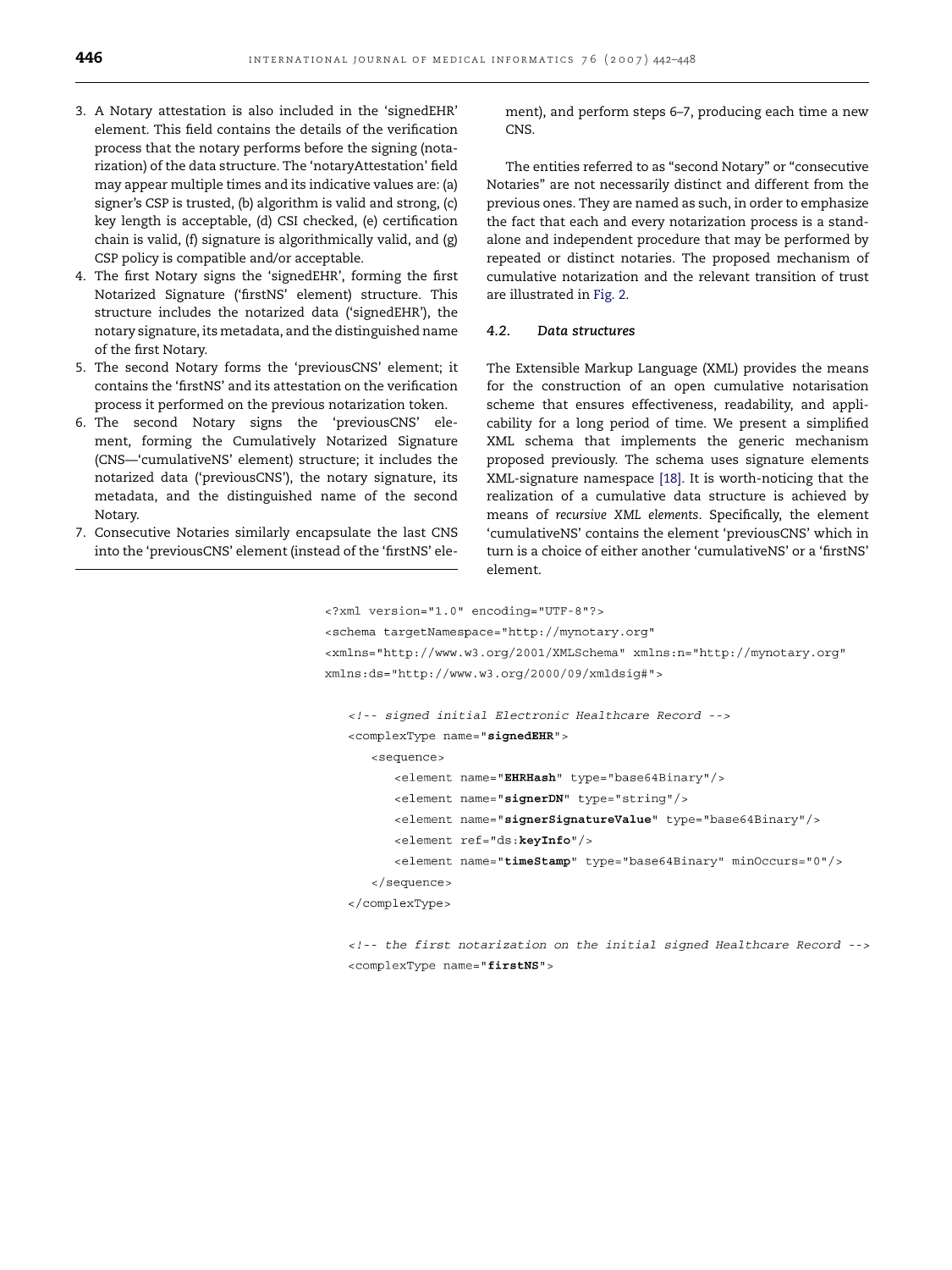```
<sequence>
      <element ref="n:signedEHR"/>
      <element name="notaryDN" type="string"/>
      <element name="notaryAttestation" type="string" minOccurs="0"
                                            maxOccurs="unbounded"/>
      <element name="notarySignatureValue" type="base64Binary"/>
      <element ref="ds:keyInfo"/>
   </sequence>
</complexType>
<!-- previously notarized data that will be notarized again -->
<complexType name="previousCNS">
   <sequence>
      <choice>
         <element ref="n: cumulativeNS"/>
         <element ref="n:firstNS"/>
      </choice>
      <element name="notaryAttestation" type="string" minOccurs="0"
                                            maxOccurs="unbounded"/>
   </sequence>
</complexType>
<!-- the resulting Cumulatively Notarized Signature-->
<complexType name="cumulativeNS">
   <sequence>
      <element ref="n:previousCNS"/>
      <element name="notaryDN" type="string"/>
      <element name="notarySignatureValue" type="base64Binary"/>
      <element ref="ds:keyInfo"/>
   </sequence>
</complexType>
```
</schema>

#### *4.3. Verification of a CNT*

Provided that the assumptions described above (Section [3.1\)](#page-2-0) are in effect, the verification of the initial signature contained in a CNS depends on the verification of the last notarization. Specifically, a relying party will validate the last CNS by confirming that: (a) the signature of the last notary is algorithmically correct, (b) the notary is trusted to perform the operation, (c) the certificate of the last notary is validated, by checking its chaining up to a TTP, and (d) the attestation declaration included in the token is satisfactory for the relying party.

#### **5. Security considerations**

Some threat scenarios, which may arise with the proposed framework, as well as the way they are dealt with, follow:

*Alteration of a cumulatively notarized HER*: The integrity of the whole structure is protected by the signature of the last notary.

*Forged initial signature*: The sequential consistency of the consecutive notarizations and the attestations of the first notary ensure that the initial signature was created at a time where the signature algorithms and the signature-creation-data were strong and secure.

*Compromise of intermediate notary keys or algorithms*: It does not affect the validity or the overall security of the CNS, since it depends only on the validity of the last notarization.

*Compromise of last notary keys or algorithms*: One solution to this is the rollback to a previous notarization in the chain, provided that there exists at least one valid and strong past notarization in the CNS. If this does not apply, then the CNS must be notarized by another valid and operational notary service.

*Faulty attestation by a notary*: Since it is assumed that the notary is a properly trusted and authorized authority, a fault attestation on the characteristics of the notarized data would breach laws and regulations. Such a situation has to be addressed with legal means.